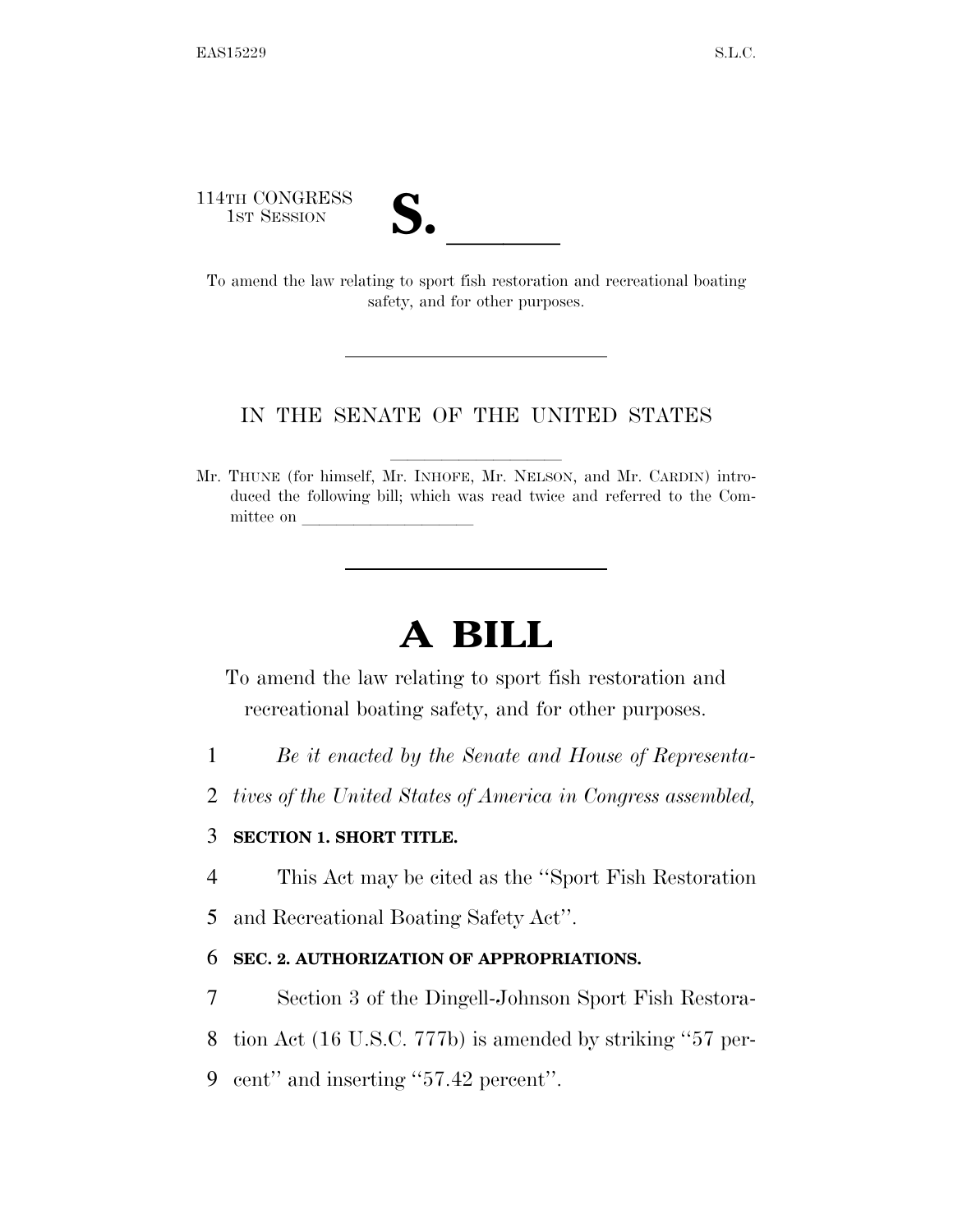| $\mathbf{1}$   | SEC. 3. DIVISION OF ANNUAL APPROPRIATIONS.           |
|----------------|------------------------------------------------------|
| $\overline{2}$ | Section 4 of the Dingell-Johnson Sport Fish Restora- |
| 3              | tion Act (16 U.S.C. 777c) is amended—                |
| $\overline{4}$ | $(1)$ in subsection $(a)$ —                          |
| 5              | $(A)$ in the matter preceding paragraph $(1)$ ,      |
| 6              | by striking "2014 and for the period beginning       |
| 7              | on October 1, 2014, and ending on May 31,            |
| 8              | $2015$ ," and inserting "2023,";                     |
| 9              | $(B)$ in paragraph $(1)$ , by striking "18.5         |
| 10             | percent" and inserting "18.54 percent";              |
| 11             | (C) in paragraph $(2)$ , by striking "18.5           |
| 12             | percent" and inserting "18.04 percent"; and          |
| 13             | $(D)$ in paragraph $(3)$ , by adding at the end      |
| 14             | "Not more than 25 percent of such amount             |
| 15             | may be used for capital improvement and infra-       |
| 16             | structure projects to support facilities that meet   |
| 17             | state requires for minimizing the introduction       |
| 18             | of pollutants into the waterways.";                  |
| 19             | $(2)$ by amending the heading in subsection $(b)$    |
| 20             | to read as follows: "SET-ASIDES.—";                  |
| 21             | $(3)$ in subsection $(b)(1)$ —                       |
| 22             | in subparagraph (A), by striking<br>(A)              |
| 23             | "2014, and for the period beginning on October       |
| 24             | 1, 2014, and ending on May 31, 2015," and in-        |
| 25             | serting "2023,";                                     |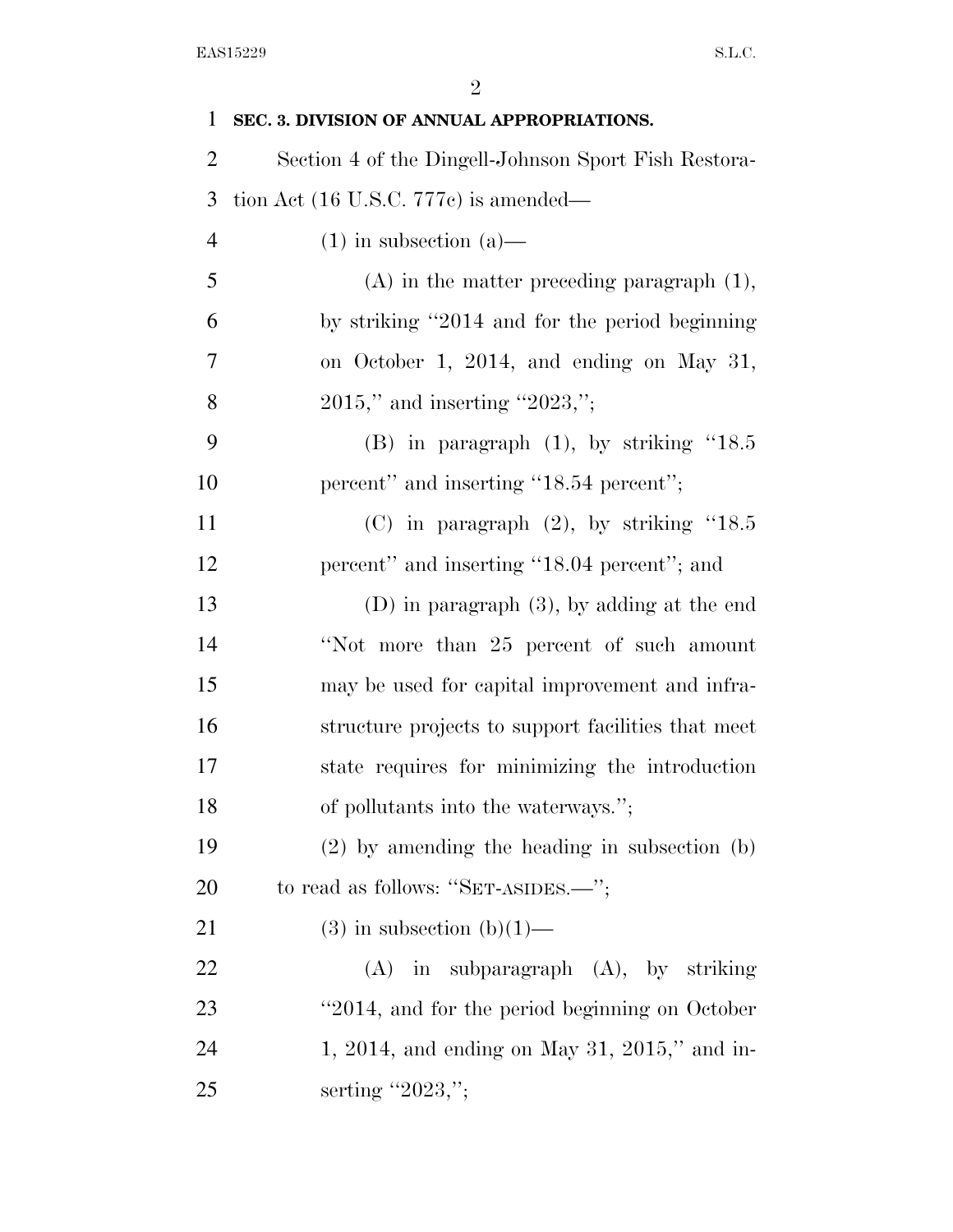| $\mathbf{1}$   | (B) in subparagraph (B), by striking                          |
|----------------|---------------------------------------------------------------|
| $\overline{2}$ | clauses $(i)$ , $(ii)$ , and $(iii)$ , and inserting the fol- |
| 3              | lowing:                                                       |
| $\overline{4}$ | "(i) for each of the fiscal years $2016$                      |
| 5              | through $2022$ , 1.8468 percent of total an-                  |
| 6              | nual collections under this Act for such fis-                 |
| $\overline{7}$ | cal year; and                                                 |
| 8              | "(ii) not withstanding clause (i), an                         |
| 9              | amount that is less than or equal to                          |
| 10             | $$12,299,000."$ ; and                                         |
| 11             | (C) by adding at the end the following:                       |
| 12             | "(C) SET-ASIDE FOR BOATING SAFETY.—                           |
| 13             | "(i) IN GENERAL.—From the annual                              |
| 14             | appropriation made in accordance with sec-                    |
| 15             | tion 3, for each fiscal year through 2023,                    |
| 16             | the Secretary shall transfer to the Sec-                      |
| 17             | retary of the department in which the                         |
| 18             | Coast Guard is operating—                                     |
| 19             | "(I)(aa) $0.34325$ percent of total                           |
| 20             | annual collections under this Act for                         |
| 21             | purposes set forth in section<br>the                          |
| 22             | $13107(c)$ of title 46, United States                         |
| 23             | Code; and                                                     |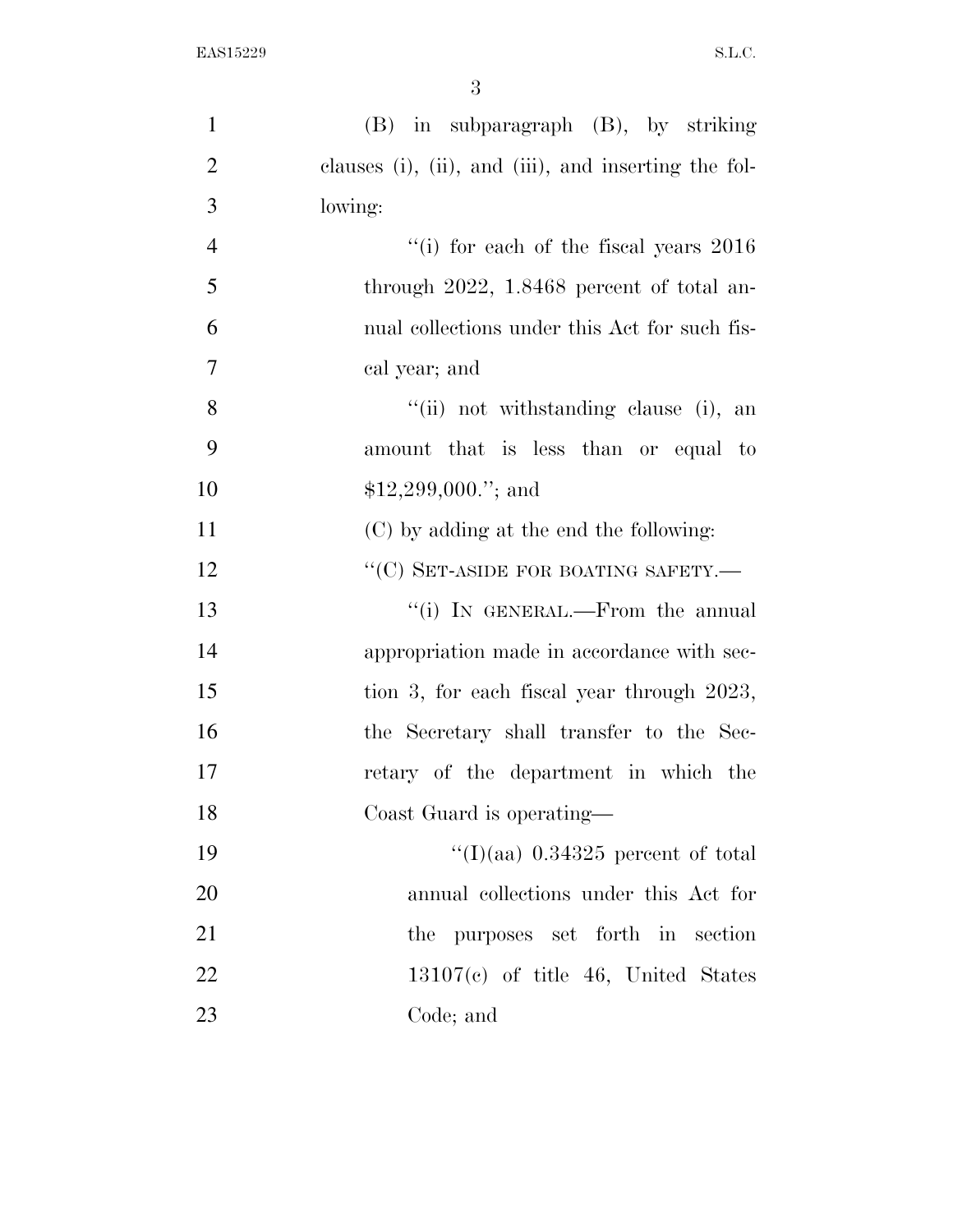| $\mathbf{1}$   | "(bb) notwithstanding item (aa),                |
|----------------|-------------------------------------------------|
| $\overline{2}$ | an amount that is less than or equal            |
| 3              | to $$2,300,000;$                                |
| $\overline{4}$ | "(II) not less than $$5,500,000$                |
| 5              | for national boating safety activities          |
| 6              | of national nonprofit public service or-        |
| $\overline{7}$ | ganizations, including the funding of           |
| 8              | National Boating Safety Advisory                |
| 9              | Council established under section               |
| 10             | 13110 of title 46, United States Code,          |
| 11             | and the authorized activities of the            |
| 12             | Council, including travel for the coun-         |
| 13             | cil; and                                        |
| 14             | "(III) $$1,500,000$ shall be made               |
| 15             | available for the National Recreational         |
| 16             | <b>Boating Survey</b>                           |
| 17             | LIMITATION.—The<br>``(ii)<br>amounts            |
| 18             | specified in clause (i) for a fiscal year may   |
| 19             | not be included in the amount of the an-        |
| 20             | nual appropriation distributed under sub-       |
| 21             | section (a) of this section for the fiscal      |
| 22             | year.";                                         |
| 23             | $(4)$ in subsection $(b)(2)$ —                  |
| 24             | $(A)$ in subparagraph $(A)$ , by striking       |
| 25             | "under paragraph (1) shall remain available for |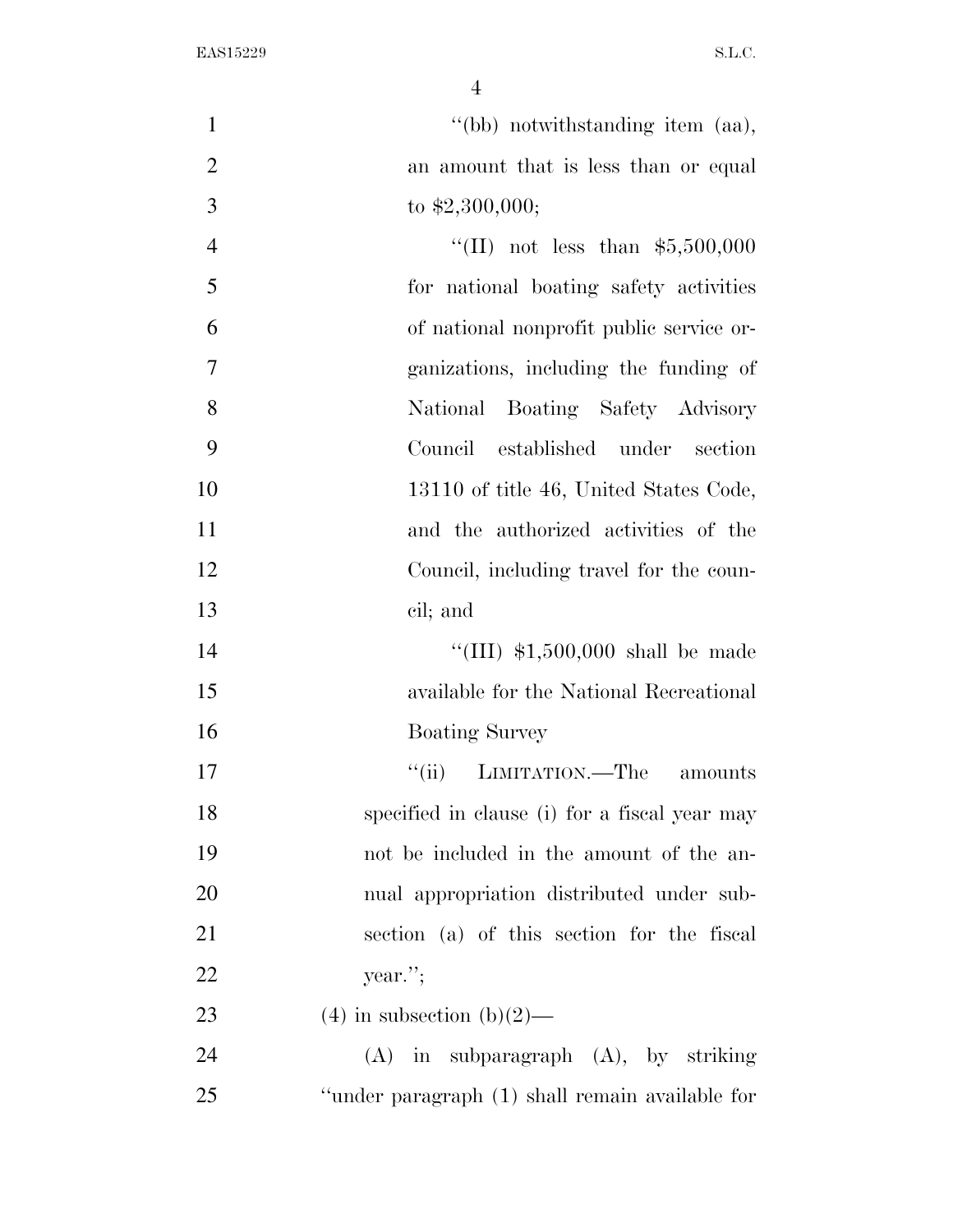| $\mathbf{1}$   | obligation for use under that paragraph" and        |
|----------------|-----------------------------------------------------|
| $\overline{2}$ | inserting "under paragraph $(1)(B)$ shall remain    |
| 3              | available for obligation for use under paragraph    |
| $\overline{4}$ | $(1)(A)$ "; and                                     |
| 5              | $(B)$ in subparagraph $(B)$ —                       |
| 6              | (i) by striking "under paragraph $(1)$ "            |
| $\overline{7}$ | and inserting "under paragraph $(1)(B)$ ";          |
| 8              | and                                                 |
| 9              | (ii) by striking "subsection (e)" and               |
| 10             | inserting "subsection (c)";                         |
| 11             | $(5)$ in subsection (c), by striking "57 percent"   |
| 12             | and inserting "57.42 percent";                      |
| 13             | $(6)$ in subsection $(d)$ , by striking "So much of |
| 14             | any sum not allocated" and inserting "Except as     |
| 15             | otherwise provided in this section, so much of any  |
| 16             | sum not allocated"; and                             |
| 17             | $(7)$ in subsection (e)—                            |
| 18             | $(A)$ in paragraph $(1)$ , by striking "those       |
| 19             | subsections" and inserting "those paragraphs";      |
| 20             | $(B)$ by amending paragraph $(2)$ to read as        |
| 21             | follows:                                            |
| 22             | MAXIMUM AMOUNT.-For fiscal year<br>(2)              |
| 23             | 2016, the Secretary of the Interior may use not     |
| 24             | more than $$1,200,000$ in accordance with paragraph |
| 25             | (1). For each fiscal year thereafter, the maximum   |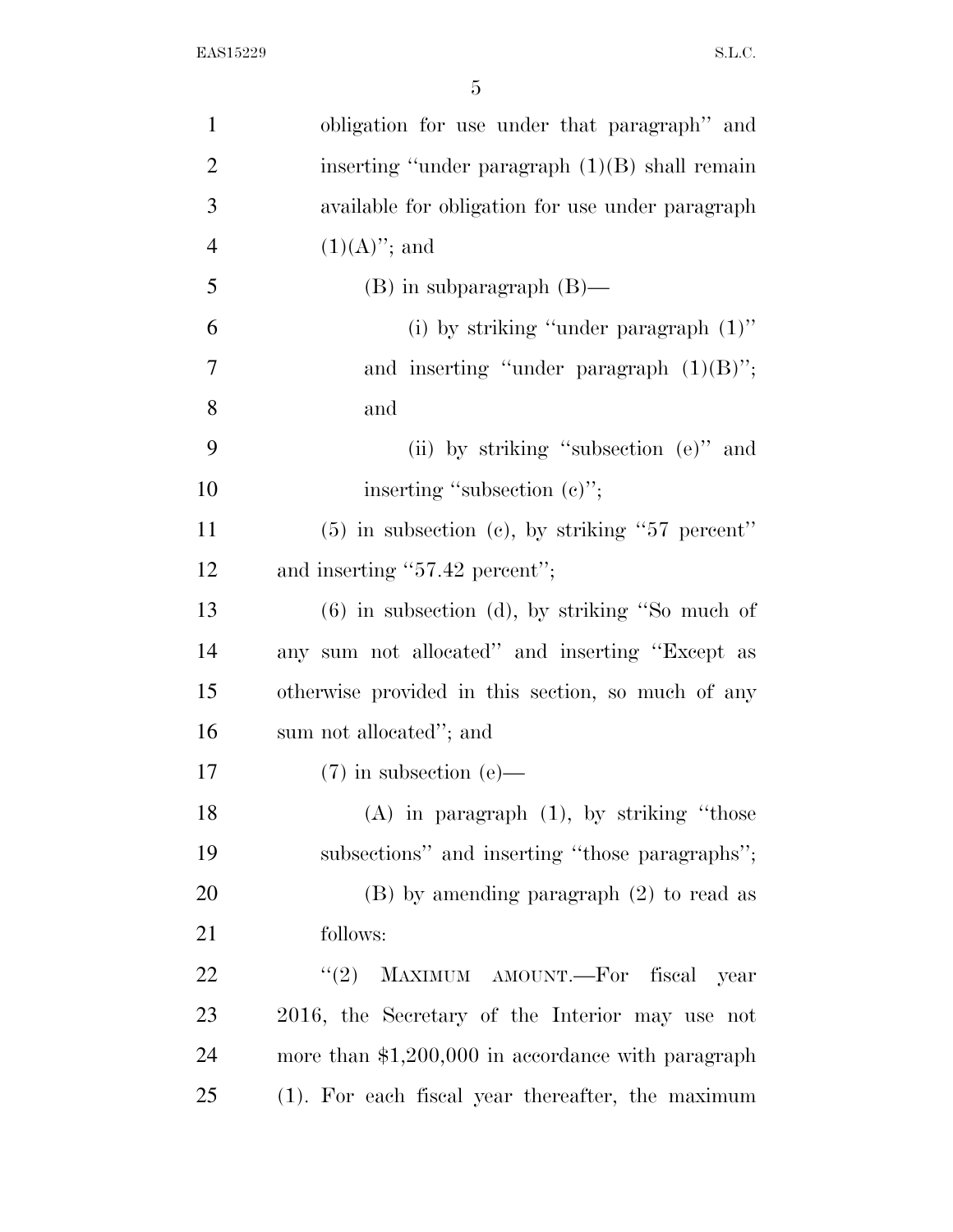| $\mathbf{1}$   | amount that the Secretary of the Interior may use    |
|----------------|------------------------------------------------------|
| $\overline{2}$ | in accordance with paragraph (1) shall be deter-     |
| 3              | mined under paragraph $(3)$ ."; and                  |
| $\overline{4}$ | (C) by adding at the end the following:              |
| 5              | "(3) ANNUAL ADJUSTED MAXIMUM AMOUNT.-                |
| 6              | The maximum amount referred to in paragraph $(2)$    |
| $\overline{7}$ | for fiscal year 2016 and each fiscal year thereafter |
| 8              | shall be the sum of—                                 |
| 9              | $\lq\lq$ the available maximum amount for            |
| 10             | the preceding fiscal year; and                       |
| 11             | $\lq\lq$ (B) the amount determined by multi-         |
| 12             | $plying$ —                                           |
| 13             | "(i) the available maximum amount                    |
| 14             | for the preceding fiscal year; and                   |
| 15             | "(ii) the change, relative to the pre-               |
| 16             | ceding fiscal year, in the Consumer Price            |
| 17             | Index for All Urban Consumers published              |
| 18             | by the Department of Labor.".                        |
| 19             | SEC. 4. EXTENSION OF EXCEPTION TO LIMITATION ON      |
| 20             | TRANSFERS TO FUND.                                   |
| 21             | Section $9504(d)(2)$ of the Internal Revenue Code of |
| 22             | 1986 is amended by striking "2015," and inserting    |
|                | $23$ " $2023$ ,".                                    |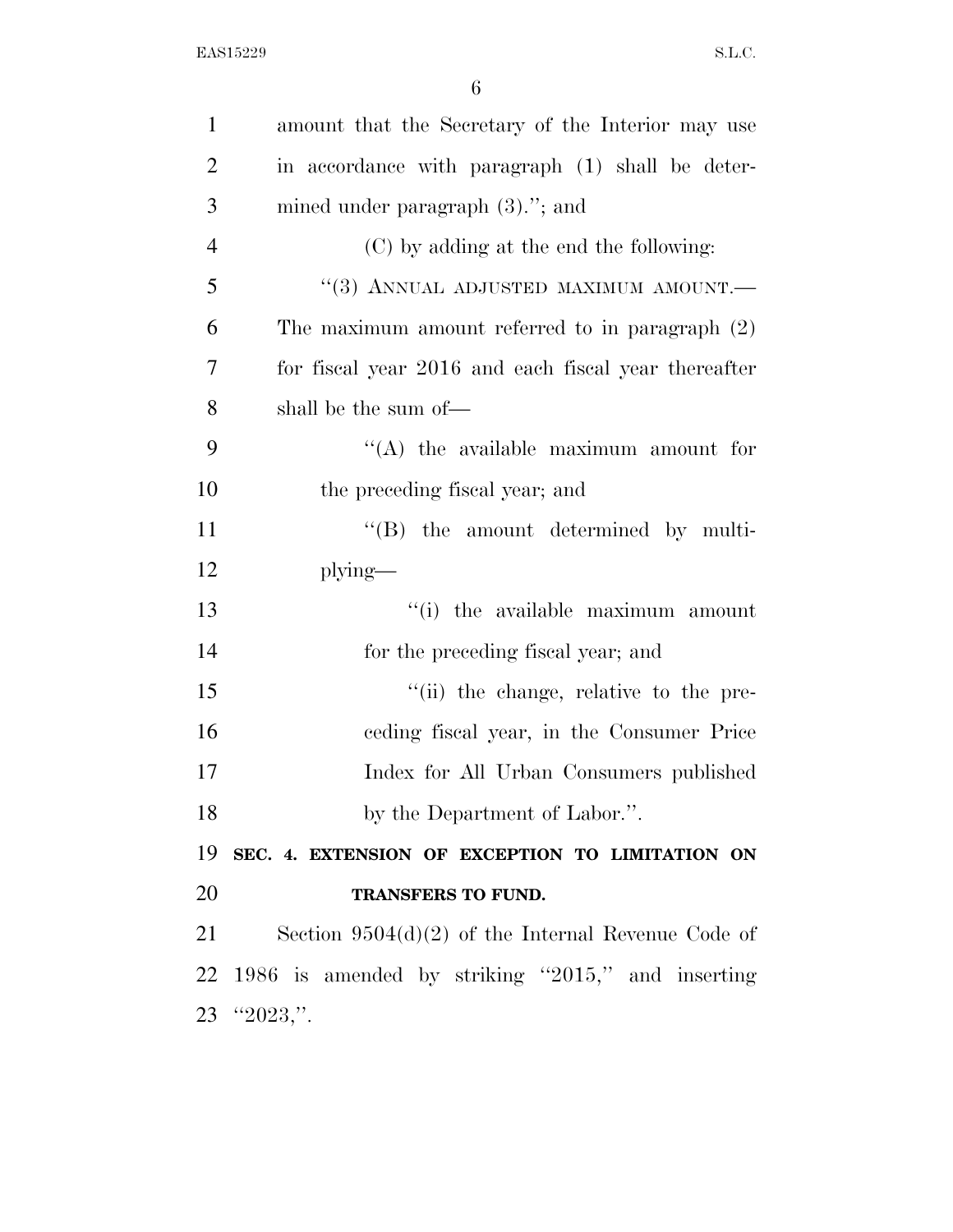| 1  | SEC. 5. RECREATIONAL BOATING SAFETY ALLOCATIONS.       |
|----|--------------------------------------------------------|
| 2  | Section 13104 of title 46, United States Code, is      |
| 3  | amended by striking subsection (c).                    |
| 4  | SEC. 6. RECREATIONAL BOATING SAFETY.                   |
| 5  | Section $13107(c)$ of title 46, United States Code, is |
| 6  | amended—                                               |
| 7  | $(1)$ in paragraph $(1)$ —                             |
| 8  | (A) by striking "subsection $(a)(2)$ " and in-         |
| 9  | serting "subsection $(b)(1)(C)$ "; and                 |
| 10 | (B) by striking " $(16 \text{ U.S.C. } 777c(a)(2))$ "  |
| 11 | and all that follows through the end and insert-       |
| 12 | ing "(16 U.S.C. 777 $e(b)(1)(C)$ )—                    |
| 13 | $((A)(i)$ 0.34325 percent of total annual              |
| 14 | collections under this Act is available to the         |
| 15 | Secretary for payment of expenses of the Coast         |
| 16 | Guard for personnel and activities directly re-        |
| 17 | lated to coordinating and carrying out the na-         |
| 18 | tional recreational boating safety program             |
| 19 | under this title; and                                  |
| 20 | "(ii) notwithstanding clause (i),<br>the               |
| 21 | amount referred to in (i) may not exceed               |
| 22 | $$2,300,000;$ and                                      |
| 23 | "(B) not less than $$5,500,000$ is available           |
| 24 | for national boating safety activities of national     |
| 25 | nonprofit public service organizations, including      |
| 26 | the funding of National Boating Safety Advi-           |